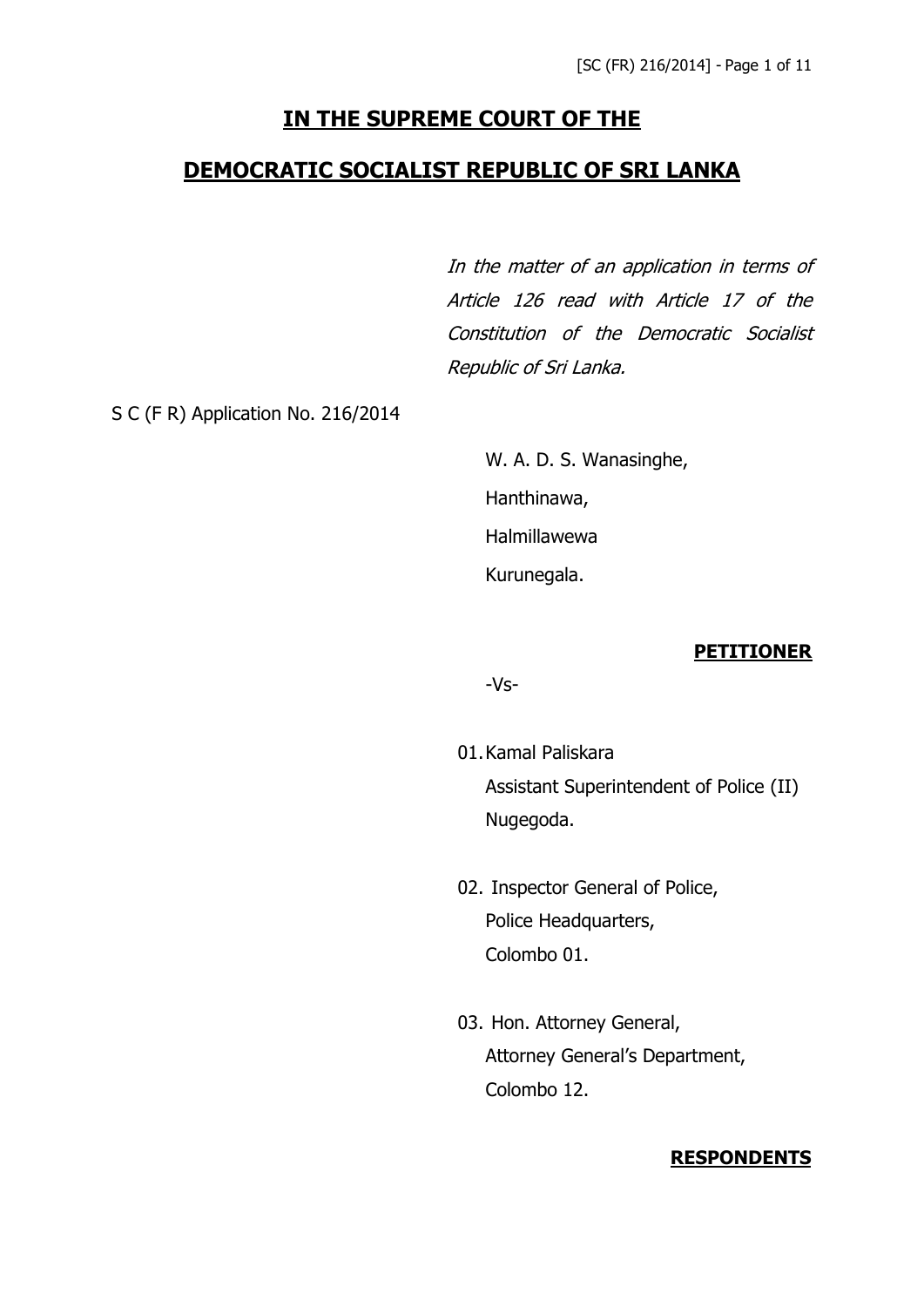#### **Before: P. PADMAN SURASENA J**

#### **E. A. G. R. AMARASEKARA J**

#### **A. L. S. GOONERATNE J**

Counsel: Ravindranath Dabare for the Petitioner.

Madhawa Tennakoon SSC for the Hon. Attorney General.

Argued on : 15-03-2021

Decided on : 23-06-2021

## **P Padman Surasena J**

The Petitioner, filed the Petition pertaining to the instant application in this Court on 18-07-2014, praying *inter alia*, for;

- i. leave to proceed under Article 11, 12 (1) and 13 (1) of the constitution;
- ii. a declaration that the  $1<sup>st</sup>$  Respondent/all the Respondents and/or the state has infringed or has been in continuous infringement of the fundamental rights guaranteed to the petitioner under Article 11, 12 (1) and 13 (1) of the Constitution;
- iii. compensation of Five Million Rupees (Rs.  $5,000,000/=$ ).

This Court on 13-10-2014, having heard the submissions of the learned counsel for the Petitioner, had decided to grant leave to proceed in respect of the alleged violations of Article 12(1) of the Constitution.

When the matter was taken up for argument on 15-03-2021, the learned Senior State Counsel raised a Preliminary Objection against the maintainability of this application on the basis that the application of the Petitioner has been filed out of time provided by law.

The learned counsel for the Petitioner sought to counter that argument by stating that the complained acts by the  $1<sup>st</sup>$  Respondent were continuous infringements.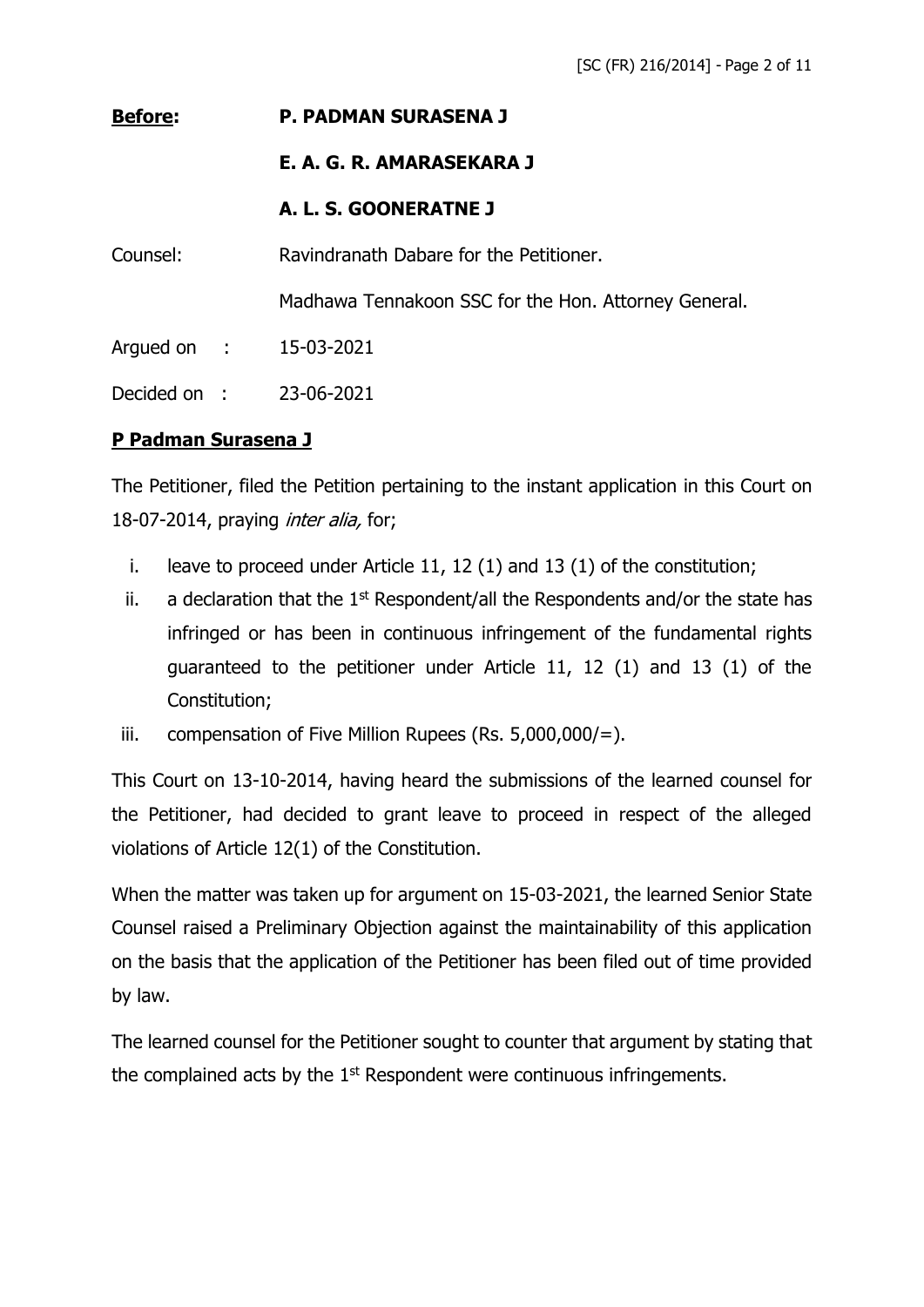Although the Petitioner in his petition, has alleged infringements of fundamental rights guaranteed to him under Article 11, 12 (1) and 13 (1) of the Constitution,<sup>1</sup> this Court, as has been already mentioned above, has granted leave to proceed only in respect of the alleged infringements of Article 12(1) of the Constitution.

Out of the averments in the petition, one can observe that the petitioner has alleged only the following instances as acts of infringement by the  $1<sup>st</sup>$  Respondent.

- i. The  $1<sup>st</sup>$  Respondent who was an Assistant Superintendent of Police in Nugegoda Police Division, has sent a Police message,<sup>2</sup> to Hettipola Police Station to inform the petitioner to appear before him at 10.30 AM on 24<sup>th</sup> October 2013.
- ii. The  $1^{st}$  Respondent on  $24^{th}$  October 2013 (presumably after the Petitioner had appeared before him consequent to the above message), had allowed the management of Nilkem (pvt) Ltd. to question and harass the Petitioner.
- iii. When the Petitioner attended the  $1<sup>st</sup>$  Respondent's office on  $24<sup>th</sup>$  October 2013, the 1st Respondent had 'harassed and made demands from the Petitioner without taking down any proper complaint by anybody.
- iv. The  $1<sup>st</sup>$  Respondent on  $24<sup>th</sup>$  October 2013 had obtained the signature of the petitioner to a document containing eight pages and forced the Petitioner to pay Rs. 942,214.13 to Nilkem (pvt) Ltd. without affording an opportunity to explain what actually had happened.<sup>3</sup>
- v. The  $1<sup>st</sup>$  Respondent has again summoned the Petitioner on  $0<sup>th</sup>$  November 2013 and insisted that the Petitioner must pay the alleged sum of money due to Nilkem (pvt) Ltd.<sup>4</sup>
- vi. The  $1<sup>st</sup>$  Respondent has again sent a Police message, $5$  informing the Petitioner to come to his office at 10.30 AM on 05<sup>th</sup> December 2013.

<sup>&</sup>lt;sup>1</sup> Paragraph 29 and prayers of the Petition dated 18.07.2014.

<sup>2</sup> Produced marked as **P-2**.

<sup>&</sup>lt;sup>3</sup> Paragraph 14 of the Petition.

<sup>4</sup> Paragraph 16 of the Petition.

<sup>5</sup> Produced marked as **P-3**.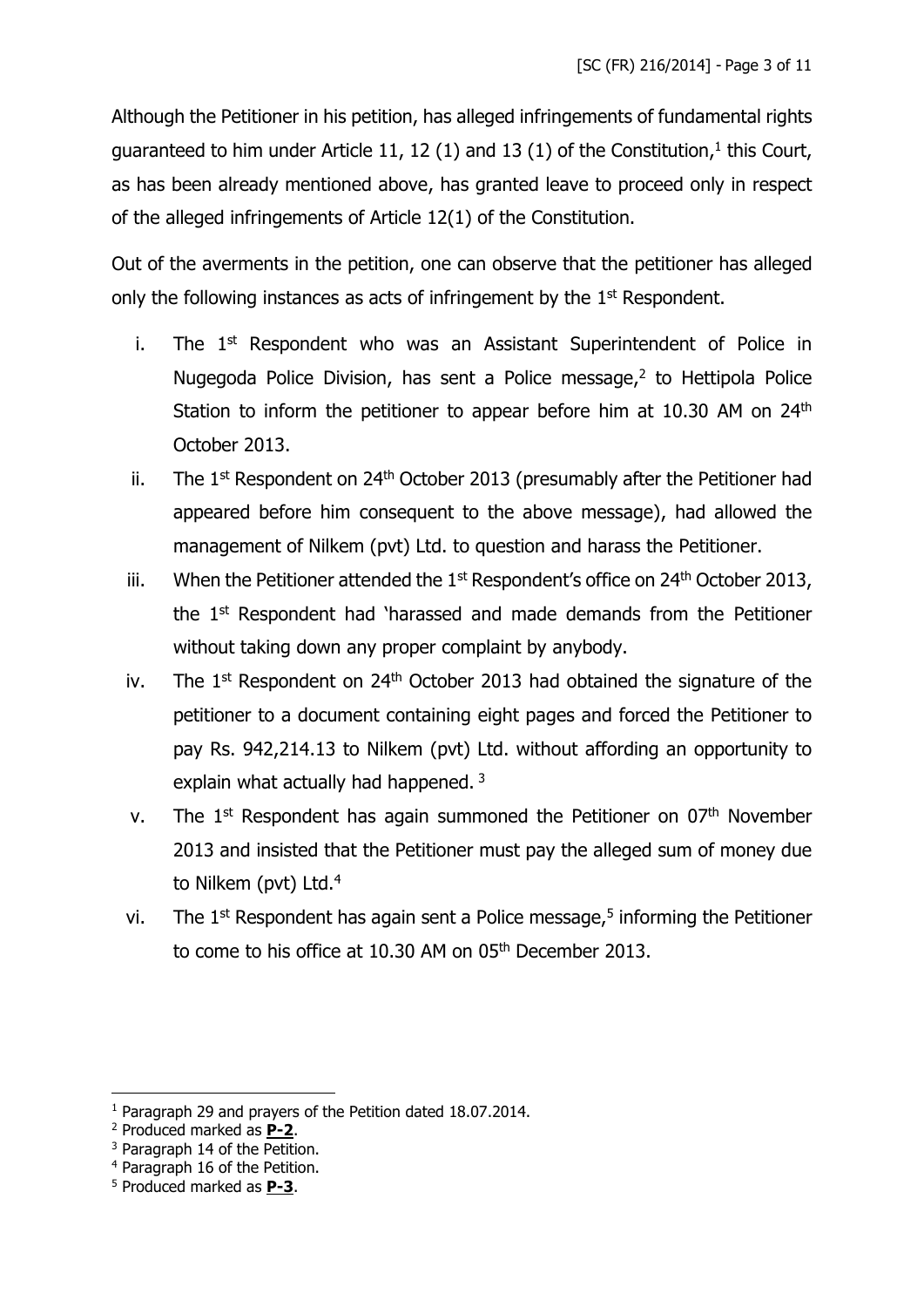- vii. The  $1<sup>st</sup>$  Respondent has sent another Police message, $<sup>6</sup>$  to Hettipola Police</sup> Station to inform the Petitioner to come to his office at  $11.00$  AM on  $12<sup>th</sup>$ December 2013.
- viii. On or about  $12<sup>th</sup>$  December 2013, the 1<sup>st</sup> Respondent had demanded the Petitioner to withdraw the case filed by the Petitioner in the District Labour office Kuliyapitiya and the complaint lodged at the Police Station Hettipola. He had also threatened to file criminal proceedings against the Petitioner if he ignores the said demands.<sup>7</sup> According to the Petitioner, this was despite the Petitioner proving before the  $1<sup>st</sup>$  Respondent that he had already settled all the monies due to Nilkem (pvt) Ltd.<sup>8</sup>
	- ix. On or about 22<sup>nd</sup> December 2013, on the instructions of the  $1<sup>st</sup>$  Respondent, Nilkem (pvt) Ltd had lodged complaints at the Special Investigation Unit – Nugegoda. Consequently, the Petitioner had to appear in the Special Investigation Unit - Nugegoda on 07<sup>th</sup> January 2014.<sup>9</sup>
	- x. On 07<sup>th</sup> January 2014, the 1<sup>st</sup> Respondent had arranged the petitioner to go to Hettipola Police Station accompanied by P C 30674 Priyankara to bring back a Motor cycle to Colombo. The Petitioner, after bringing and handing over the said motor cycle to Mirihana Police Station, was arrested and produced before the Magistrate who had enlarged the Petitioner on bail.<sup>10</sup>

According to the Petitioner, the  $1<sup>st</sup>$  Respondent through the above acts, has infringed the fundamental rights guaranteed to him under Article 12 (1) of the Constitution. The Petitioner has stated in his petition that the above acts are continuing infringements.<sup>11</sup>

The Petitioner has filed the instant application on 18-07-2014. The latest alleged act of infringement, according to the petition, had occurred on the 07<sup>th</sup> January 2014. Thus, the Petitioner has filed the instant application more than six months after the aforesaid latest alleged act of infringement.

<sup>10</sup> Paragraphs 27 and 28 of the petition.

<sup>6</sup> Produced marked as **P-4**.

<sup>7</sup> Paragraph 25 of the petition.

<sup>8</sup> Paragraph 21 of the petition.

<sup>9</sup> Paragraph 26 of the petition.

<sup>&</sup>lt;sup>11</sup> Paragraph 29 of the petition.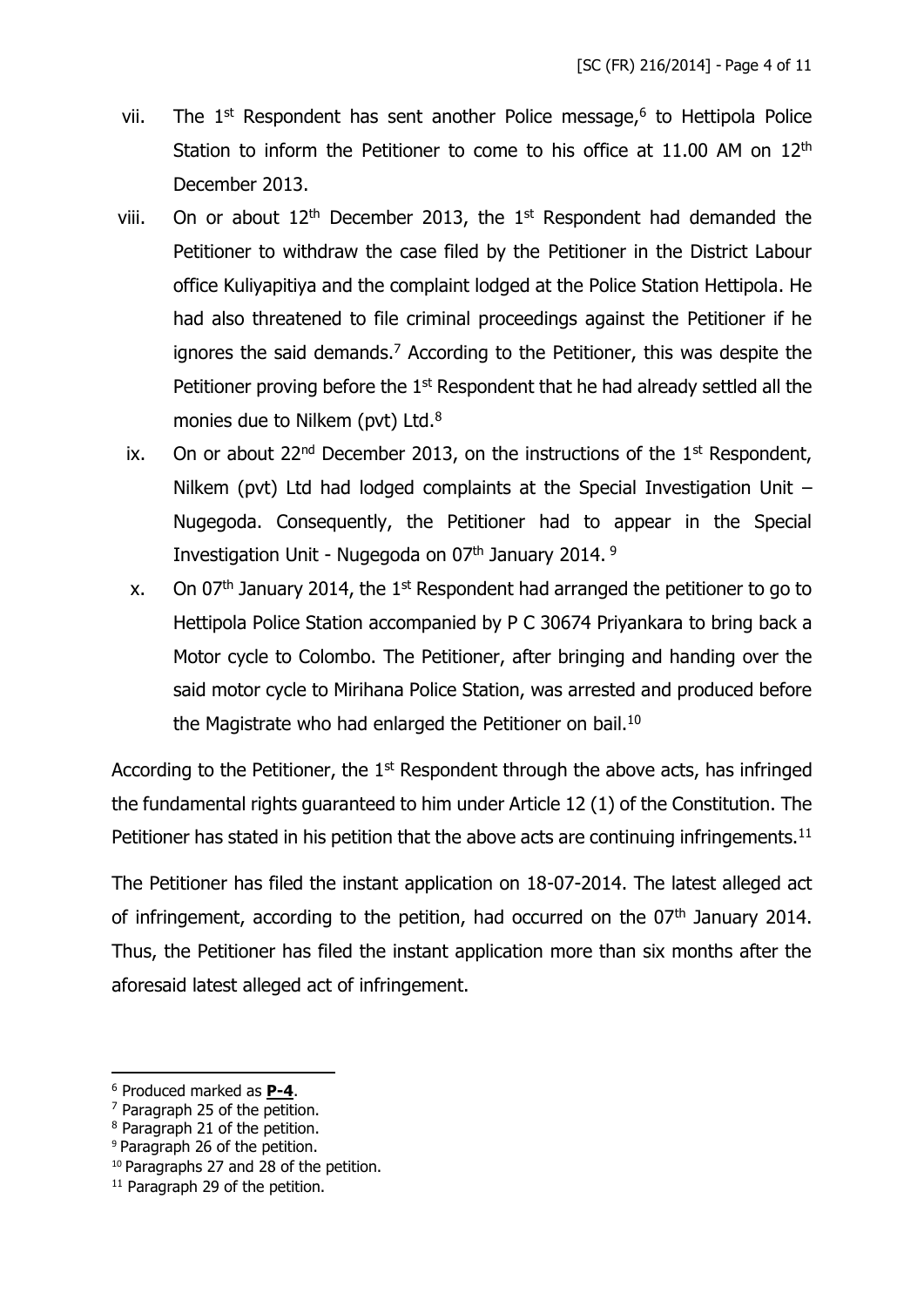Next question to be considered is whether the alleged infringements are continuing infringements as alleged by the learned counsel for the petitioner. According to the Petitioner, the 1<sup>st</sup> Respondent who was an Assistant Superintendent of Police in Nugegoda Police Division, has allegedly violated his fundamental rights, by sending several Police messages informing him to come to the  $1<sup>st</sup>$  Respondent's office, by threatening, by harassing, by demanding certain acts to be done and finally by arresting and producing him before Nugegoda Magistrate. The final act had occurred on  $07<sup>th</sup>$  January 2014. The Petitioner does not allege any act, attributable to the  $1<sup>st</sup>$ Respondent, as having occurred thereafter. At its least, there is no material before Court even to ascertain whether the  $1<sup>st</sup>$  Respondent, during the period of more than six months after 07<sup>th</sup> January 2014, in fact continued to be an Assistant Superintendent of Police in Nugegoda Police Division. Moreover, it must be noted that the Petitioner has only made allegations of violations against the  $1<sup>st</sup>$  Respondent. In the above circumstances, and having regard to the nature of the acts of infringements alleged against the  $1<sup>st</sup>$  Respondent, I am of the view that the acts of infringements alleged by the Petitioner in his petition, had not continued after  $07<sup>th</sup>$  January 2014. Therefore, the said alleged acts cannot be identified as continuing infringements as alleged by the learned counsel for the petitioner.

There is yet another question to be considered. That is the question of applicability of provisions in section 13 (1) of the Human Rights Commission of Sri Lanka Act No. 21 of 1996. This is because the Petitioner has averred in his petition that he had lodged a complaint dated 21<sup>st</sup> January 2014, at the Human Rights Commission under the No. HRC/299/14. The Petitioner has produced, marked **P-6**, a receipt issued by the Human Rights Commission.

Section 13 (1) of the Human Rights Commission of Sri Lanka Act No. 21 of 1996 is as follows.

"wher<sup>e</sup> a complaint is made by an aggrieved party in terms of section 14, to the Commission, within one month of the alleged infringement or imminent infringement of a fundamental right by executive or administrative action, **the period within**  which the inquiry into such complaint is pending <sup>12</sup> before the Commission,

<sup>12</sup> Emphasis added.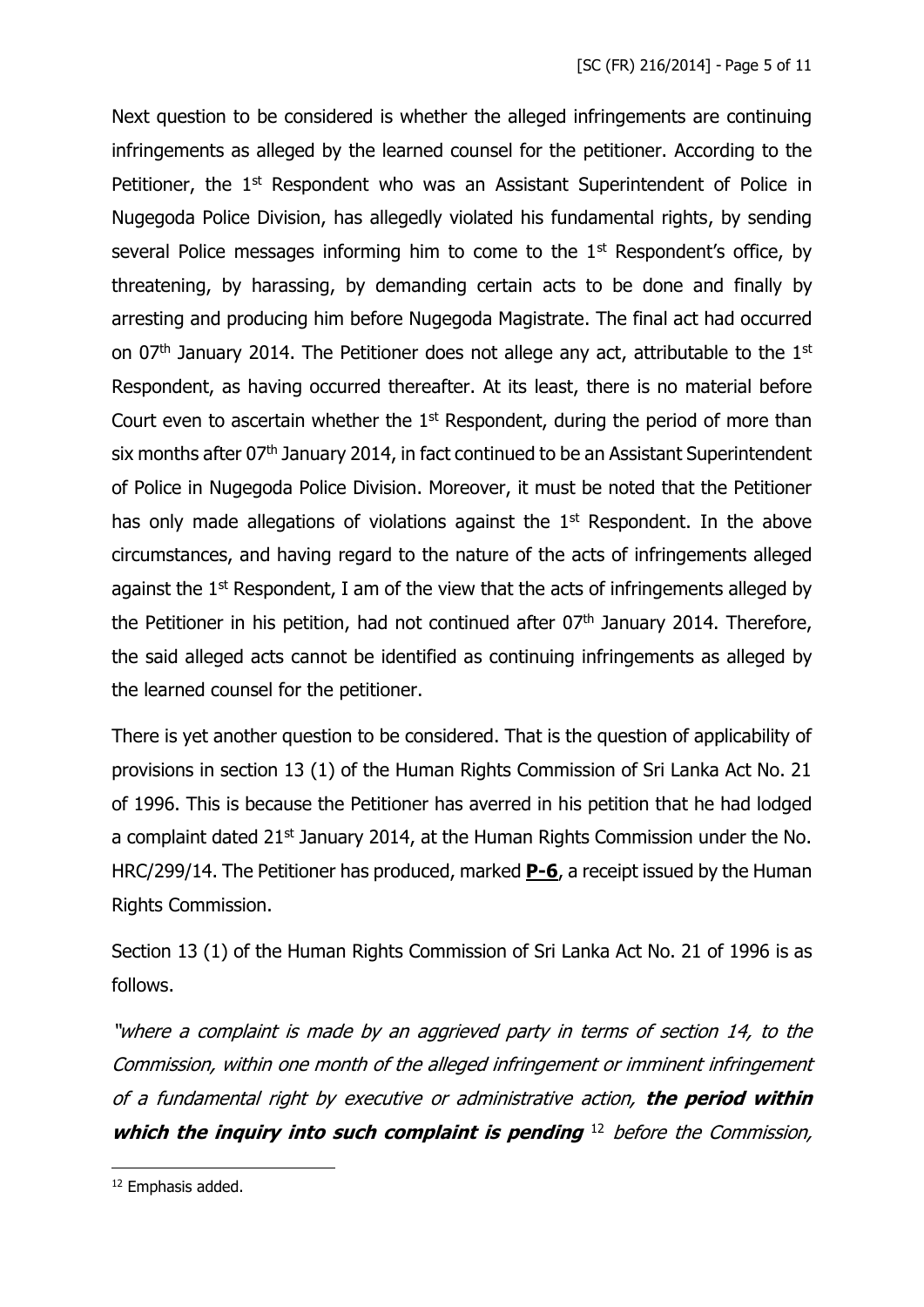shall not be taken into account in computing the period of one month within which an application may be made to the Supreme Court by such person in terms of Article 126 (2) of the Constitution."

What section 13 (1) states is, not to take, the period within which the inquiry into a complaint is pending before the Commission, into account, for the purpose of computing the period of one month referred to in Article 126 (2) of the Constitution.

I only find a bare averment in the petition of a fact that he had lodged a complaint at the Human Rights Commission. The receipt issued by the Human Rights Commission produced marked **P-6**, only shows the fact that a complaint had been made.

In the case of H K Subasinghe Vs The Inspector General of Police and seven others,<sup>13</sup> the learned State Counsel raised a preliminary objection that the petitioner in that case had not made the complaint of the alleged infringements within the period of one month as provided in Article 126 (2) of the Constitution. Having considered the submissions, His Lordship S N Silva Chief Justice stated as follows.

"The Petitioner seeks to bring the complaint within the time limit on the basis that he made the complaint to the Human Rights Commission of Sri Lanka within the stipulated time. In this regard the petitioner relies on section 31 (sic) <sup>14</sup> the Human Rights Commission of Sri Lanka Act No. 21 of 1996 which provides that where a complaint has been made within a period of one month to the Human Rights Commission, the period within which the inquiry into such complaint was pending before the Commission will not be taken into account in computing the period within which an application should be filled in this Court.

The petitioner has failed to adduce any evidence that there has been an inquiry pending before Human Rights Commission. In the circumstances, we have to uphold the preliminary objection raised by learned State Counsel."

In the case of Ranaweera and others Vs Sub Inspector Wilson Siriwardena and others,<sup>15</sup> the second preliminary objection raised by the respondents in that application

<sup>13</sup> SC (spl) No.16/1999, decided on 11-09-2000.

<sup>&</sup>lt;sup>14</sup> Section 13 appears to have been inadvertently typed as section 31 in this judgment.

<sup>15</sup> 2008 (1) SLR 260.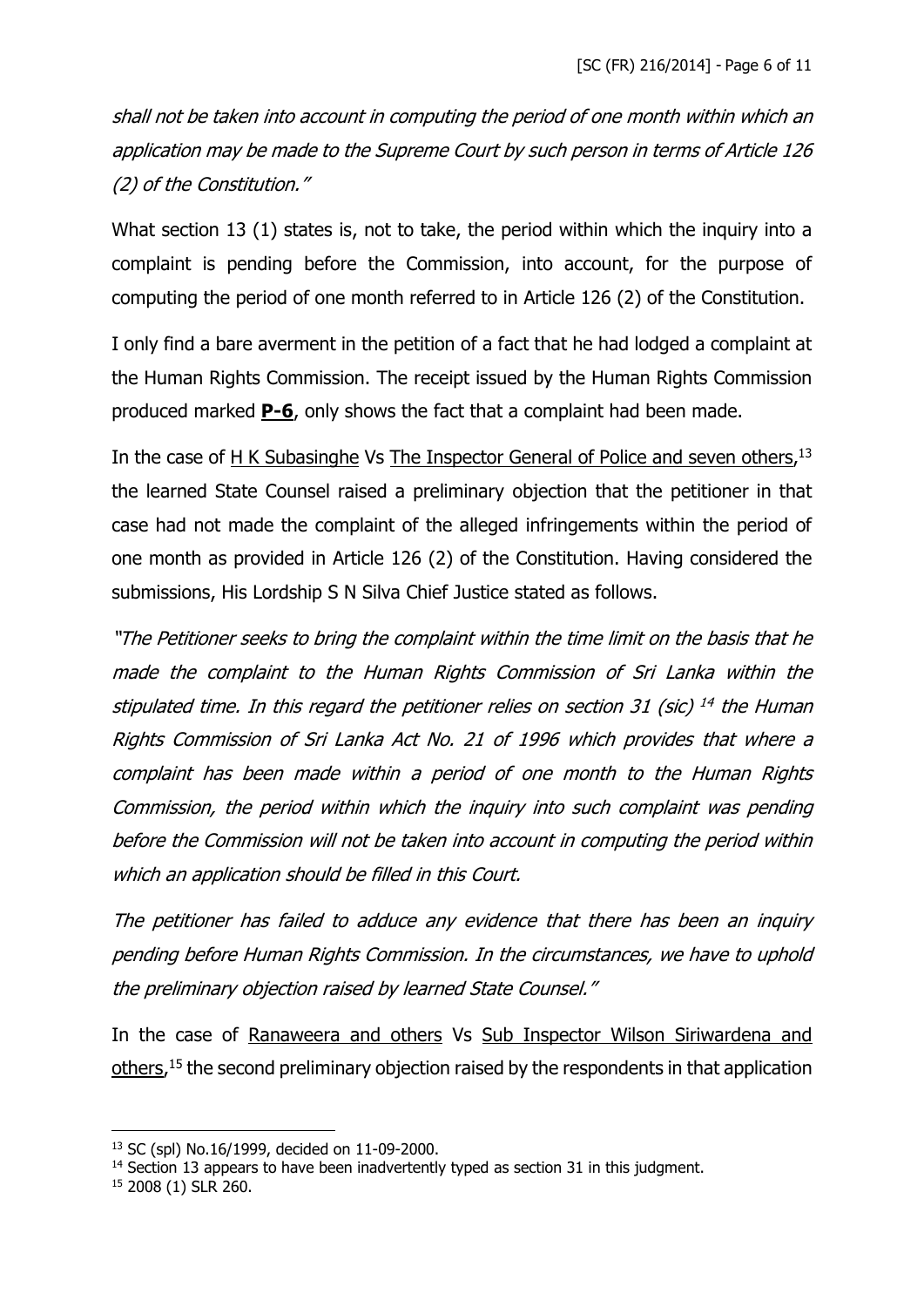is that the petitioners' application had been filed out of time. The petitioners in that application, relied on an averment in their petition that they had made a complaint to the Human Rights Commission within one month from the date of the acts resulting in the alleged violation of the petitioners' fundamental rights. Like in the instant case, the petitioners in that application, had produced a receipt issued by the Human Rights Commission acknowledging their complaint.

His Lordship Justice Gamini Ameratunga followed the decision in Subasinghe's case<sup>16</sup> and stated as follows.

"It is very clear from the section quoted above that the mere act of making a complaint to the Human Rights Commission is not sufficient to suspend the running of time relating to the time limit of one month prescribed by Article 126(2) of the Constitution. In terms of the said section 13(1), the period of time to be excluded in computing the period of one month prescribed by Article 126(2) of the Constitution is "the period within which the inquiry into such complaint is pending before the Commission."

Section 14 of the Human Rights Commission Act (in so far as it is relevant to the present purpose) reads as follows. "The Commission may .......... on a complaint made to it by an aggrieved person investigate an allegation of an infringement or imminent infringement of a fundamental right of any person ....."

Thus the Human Rights Commission is not legally obliged to hold an investigation into every complaint received by it regarding the alleged violation of a fundamental right. Therefore a party seeking to utilize section 13(1) of the Human Rights Commission Act to contend that "the period within which the inquiry into such complaint is pending before the Commission shall not be taken into account in computing the period of one month within which an application may be made to the Supreme Court" is obliged to place material before this Court to show that an inquiry into his complaint is pending before the Human Rights Commission.

This is the view taken by this Court in the case of Subasinghe v the Inspector General of Police. <sup>17</sup> In that case the petitioner sought to invoke section 13(1) of the Human

<sup>16</sup> Supra.

<sup>17</sup> Supra.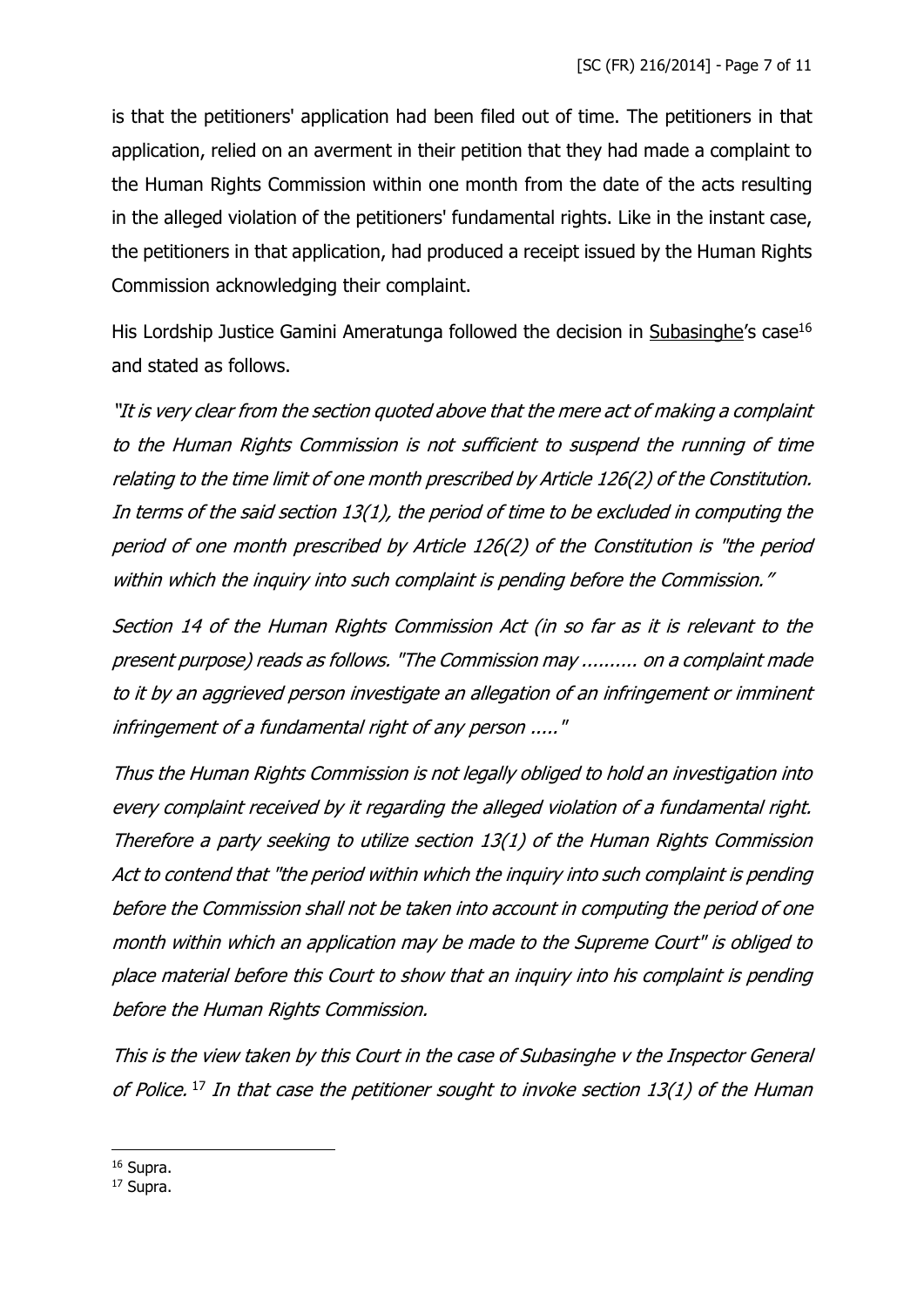Rights Commission Act to claim exemption from the time limit set out in Article 126 of the Constitution. In that case My Lord the Chief Justice has held that the petitioner has to adduce some evidence to show that there has been an inquiry pending before the Human Rights Commission into his complaint. In the absence of any such material placed before Court by the petitioner, the objection relating to the time bar was upheld."

The Petitioner in his written submissions has relied on the case of Romesh Cooray Vs Jayalath, Sub-Inspector of Police and others.<sup>18</sup> The 6<sup>th</sup> respondent in that case, had contended that the alleged infringement of the fundamental rights by the  $1<sup>st</sup>$  to  $6<sup>th</sup>$ respondents in that case had taken place on 06.07.2003, whereas the application of the petitioner in that case had been filed only on 11.12.2003. it was on that basis that the said 6<sup>th</sup> Respondent had contended that the said application had not been made within one month from the alleged infringement, as required by Article 126 (2) of the Constitution.

Her Ladyship Justice Shirani Bandaranayake<sup>19</sup> rejected the contention of the said  $6<sup>th</sup>$ Respondent, for two main reasons. The first reason is that the 6<sup>th</sup> respondent had not raised the said preliminary objection either in his objections or in the written submissions. It appears that the said  $6<sup>th</sup>$  respondent had taken the said objection belatedly and after all the Court pleadings were completed. It was in that background that Her Ladyship stated the following.

"Accordingly on a consideration of the aforementioned Rules, it is evident that a preliminary objection should be raised at the time the objections are filed and/or should be referred to in the written submissions that has to be tendered in terms of the Rules. The objective of this procedure is quite easy to comprehend. The whole purpose of objections and written submissions is to place their case by both parties before Court prior to the hearing and when the petitioner's objections are taken along with the objections and/or written submissions filed by the respondents prior to the hearing, it would not come as a surprise either to the affected parties or to Court and the applications could be heard without prejudice to any one's rights. Therefore, as

<sup>18</sup> 2008 (2) SLR 43.

 $19$  As she then was.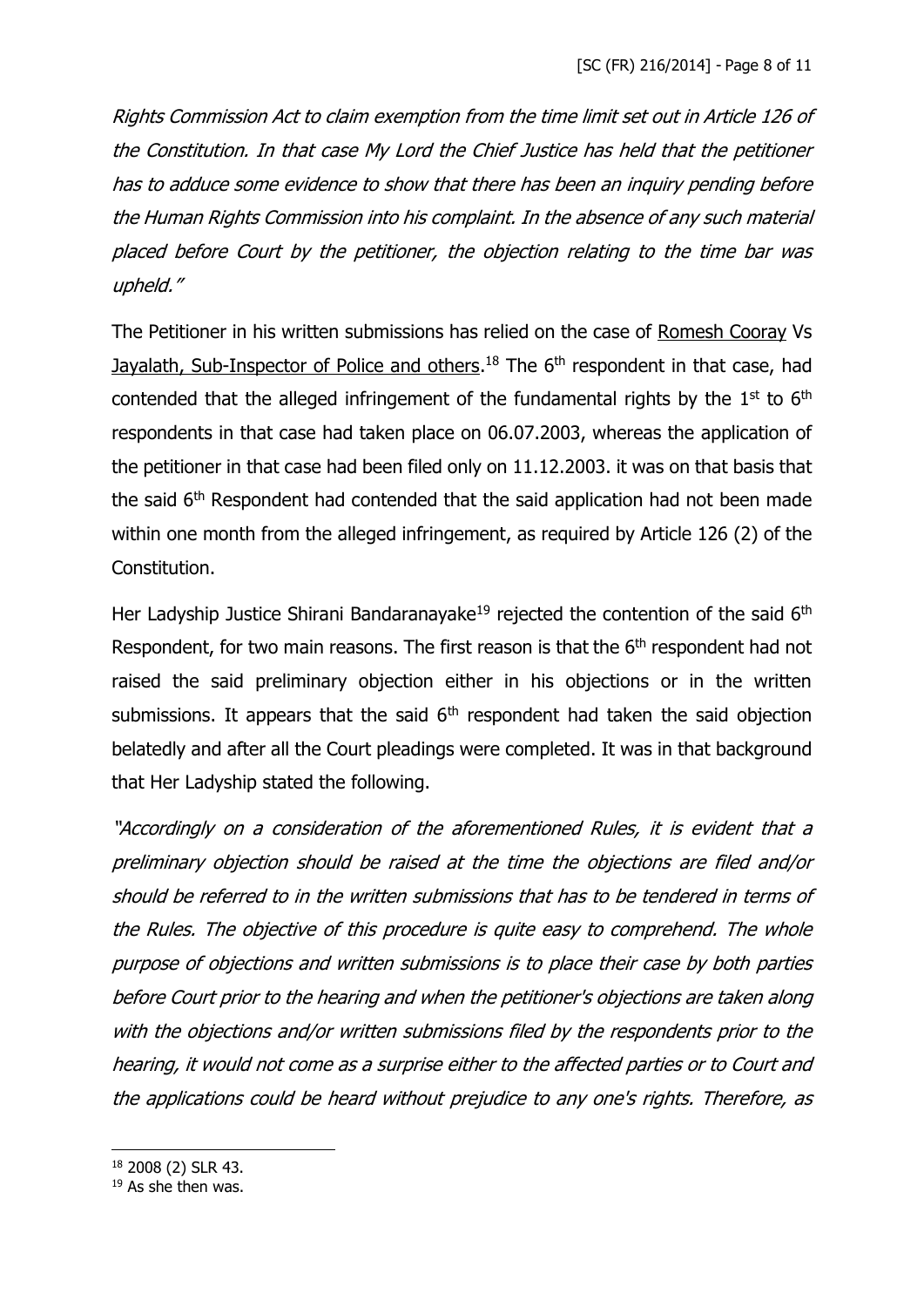correctly pointed out by the learned President's Counsel for the petitioner, the earliest opportunity the 6<sup>th</sup> respondent had of raising the aforementioned preliminary objection was at the time of filing his objections and written submissions in terms of the Supreme Court Rules, 1990; as the objections and/or the written submissions should have contained any statement of fact and/or issue of law that the 6th respondent intended to raise at the hearing."

The second reason for rejecting the said  $6<sup>th</sup>$  Respondent's argument regarding the time bar is because the petitioner in that case had adduced material to satisfy Court that the inquiry before the Human Rights Commission had been still pending. This is clear from the following excerpt from Her Ladyship's judgment.

"….. Admittedly, the petitioner had complained to the Human Rights Commission about the said infringements on 08.07.2003. The petitioner in paragraph 47 of his petition dated 11.12.2003 clearly stated thus:

"The petitioner states that he has made a complaint to the Human Rights Commission on 08<sup>th</sup> July 2003 against the aforesaid unlawful conduct of the respondents and the inquiry in respect of the same is pending in the Human Rights Commission. The petitioner annexes hereto a copy of the letter issued by the Human Rights Commission marked P 11 in proof thereof. "

The document marked P 11 is issued by the Human Rights Commission of Sri Lanka, which refers to the complaint made on behalf of the petitioner on 08.07.2003. Accordingly, a complaint had been made to the Human Rights Commission within one month from the date of the alleged incident. ...."

"…. Considering the aforementioned circumstances, it is clear that the petitioner had complied with the provisions laid down in Section 13(1) of the Human Rights Commission Act and had complained to the Human Rights Commission within one month of the alleged infringement of his fundamental rights. Further, when he had filed the present application before this Court on 11.12.2003, the inquiry before the Human Rights Commission had been still pending.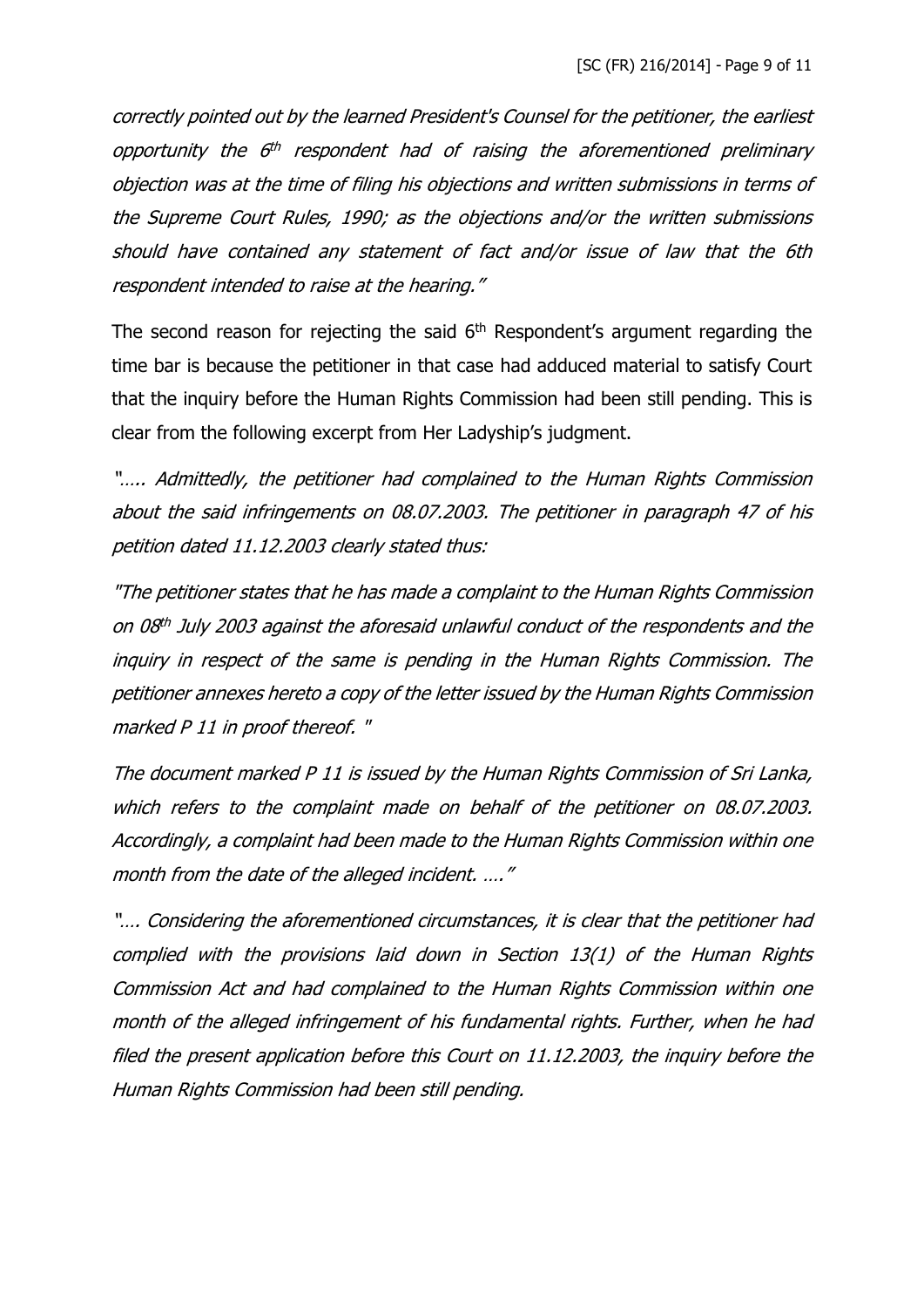In the circumstances, it is quite clear that the petitioner had filed his application before this Court within the stipulated time frame in terms of Article 126(2) of the Constitution. … "

The Petitioner in the instant application has also placed reliance on the case of Amura Deshapriya Alles and another Vs Road Passenger Services Authority of the Western Province and others.<sup>20</sup> His Lordship Justice Marsoof PC had rejected the objection of time bar in that case for the reasons similar to those in Romesh Cooray's<sup>21</sup> case. Moreover, it is clear from the following passage from the judgment of His Lordship Justice Marsoof PC in that case, that the Human Rights Commission after conducting an inquiry into the complaint made by the relevant petitioner, had even proceeded to make a recommendation as well. The relevant passage is reproduced below.

" … It is admitted that even when the Petitioners invoked the jurisdiction of this Court in terms of Article 126 of the Constitution on 8 th June 2009, the said complaint was pending before the said Commission, which made its recommendations as provided in the Human Rights Commission of Sri Lanka Act No. 21 of 1996 on 30th November 2009  $(X4)$  ….. "

In the instant case, the  $1<sup>st</sup>$  Respondent in his affidavit, has specifically raised the preliminary objection against the maintainability of this application on the basis that the application of the Petitioner has been filed out of time provided by law. Thus, the Petitioner was put on notice that this preliminary objection would be raised at the argument of the case. However, the Petitioner has neither taken any further step nor adduced any further material to counter the said objection. It is thereafter, that the learned Senior State Counsel when this case was taken up for argument at the very commencement, raised the same objection as a preliminary issue.

The Petitioner in the instant case, has neither adduced any evidence to show that there has been an inquiry pending before the Human Rights Commission nor made any attempt to explain the long delay in filing this application.

<sup>20</sup> SC (FR) Application No. 448/2009, Decided on 22-02-2013.

<sup>21</sup> Supra.